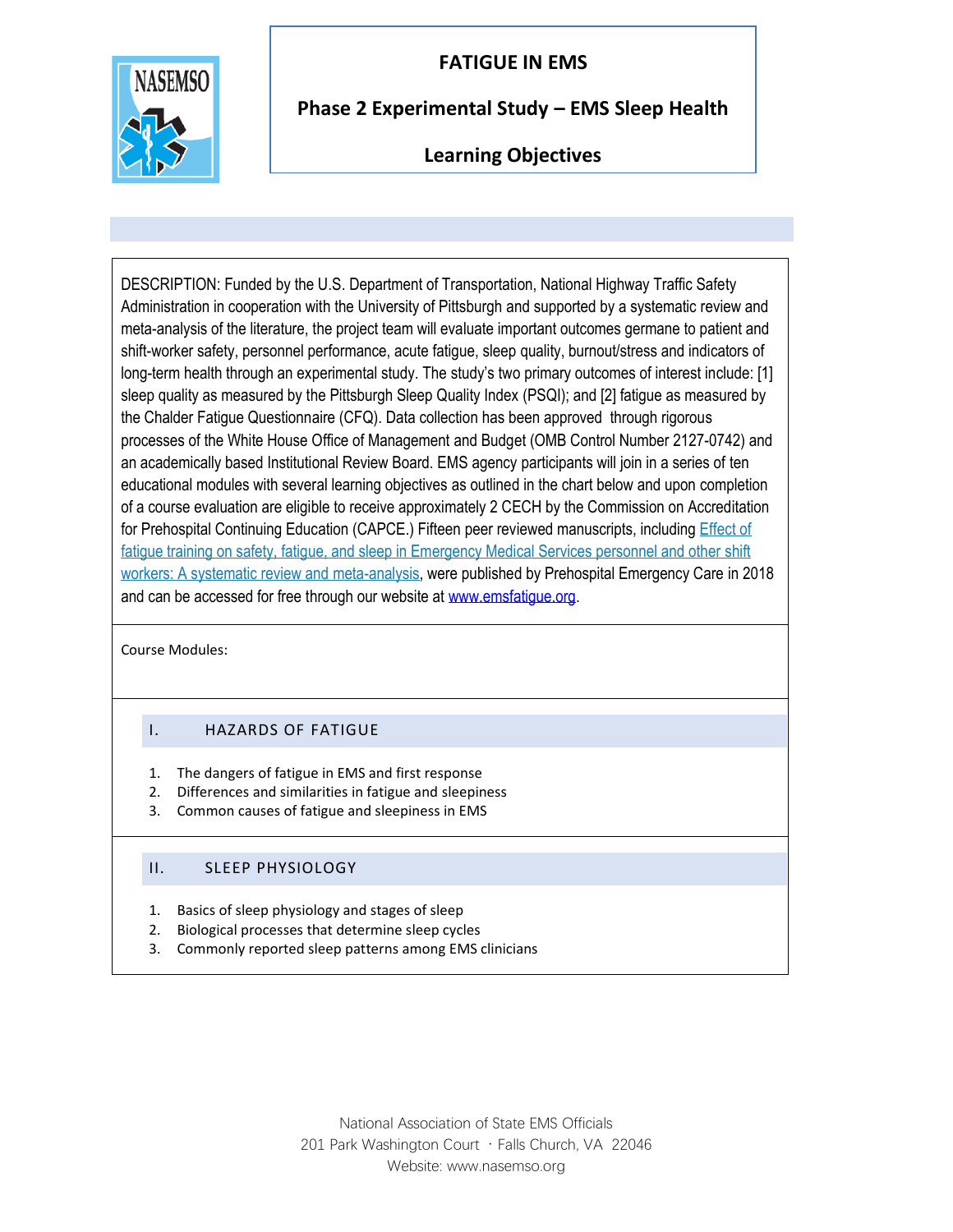



### **Phase 2 Experimental Study – EMS Sleep Health**

### **Learning Objectives**

#### III. SLEEP HEALTH

- 1. Sleep health/hygiene
- 2. Dimensions of sleep health and sleep quality

#### IV. WORK RELATED STRESS, JOB BURNOUT, & CHRONIC FATIGUE

- 1. Work related stress and its association with sleep
- 2. Job burnout and its association with sleep
- 3. Similarities and differences between occupational chronic fatigue, chronic fatigue syndrome, and myalgic encephalomyelitis

#### V. SLEEP DISORDERS

- 1. Signs and symptoms of sleep disorders, such as insomnia, sleep apnea, narcolepsy, restless leg syndrome, and shift work disorder
- 2. Common diagnostic approaches and treatment options for select sleep disorders

#### VI. FATIGUE RECOGNITION

- 1. Common approaches to fatigue recognition and etiology of fatigue
- 2. Common indicators, signs, and symptoms of problems with sleep
- 3. Commonly used tools for fatigue recognition / fatigue assessment

#### VII. ADEQUATE SLEEP

- 1. The average amount of sleep reported by adults and the duration of sleep as recommended by nationally recognized sleep professionals
- 2. Traits and behaviors that often impact the duration and timing of sleep
- 3. Napping and to describe how napping is supported by evidence to help mitigate fatigue